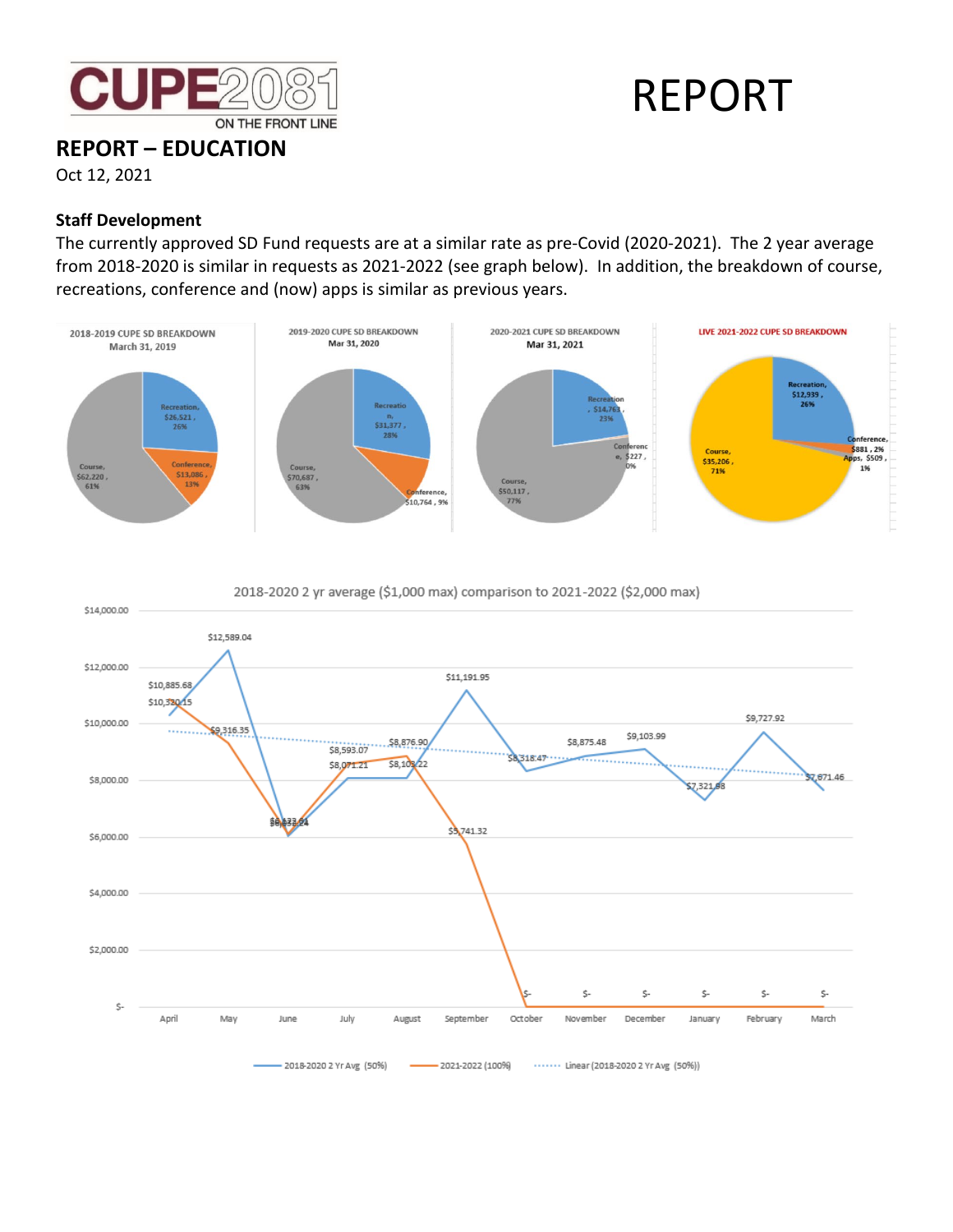|                   |                 | <b>Surprus</b>                 |               |            |                      |            |                |                                |  |
|-------------------|-----------------|--------------------------------|---------------|------------|----------------------|------------|----------------|--------------------------------|--|
| <b>Projection</b> | <b>Budget</b>   | 2020-2021                      | SD Funds Req. |            | <b>Running Total</b> |            | <b>Balance</b> |                                |  |
| April             | s<br>٠          | \$259,522.27                   |               | 10,885.68  | s                    | 10,885.68  | \$248,636.59   | actual                         |  |
| May               | \$20,663.74     | -S<br>$\sim$                   |               | 9,316.35   | Ŝ                    | 20,202.03  | \$259,983.98   | actual                         |  |
| June              | \$13,522.95     | -Ŝ<br>$\overline{\phantom{a}}$ |               | 6,122.01   | S                    | 26,324.04  | \$267,384.92   | actual                         |  |
| July              | \$13,641.86     | -Ŝ<br>٠                        |               | 8,593.07   | S                    | 34,917.11  | \$272,433.71   | actual                         |  |
| August            | \$13,261.89     | -Ŝ<br>$\overline{\phantom{a}}$ |               | 8,876.90   | s                    | 43,794.01  | \$276,818.70   | actual                         |  |
| September         | \$14,000.00     | -Ŝ<br>٠                        | s             | 5,741.32   | s                    | 49,535.33  | \$285,077.38   | estimated                      |  |
| October           | \$14,000.00     | -S<br>٠                        |               | 14,000.00  | Ŝ                    | 63,535.33  | \$285,077.38   | estimated                      |  |
| November          | \$14,000.00     | -Ŝ<br>$\overline{\phantom{0}}$ |               | 14,000.00  | Ŝ                    | 77,535.33  | \$285,077.38   | estimated                      |  |
| December          | \$14,000.00     | -Ś<br>$\overline{\phantom{0}}$ |               | 14,000.00  | Ŝ                    | 91,535.33  | \$285,077.38   | estimated                      |  |
| January           | 14,000.00<br>Ŝ. | -Ś<br>$\overline{\phantom{0}}$ |               | 14,000.00  |                      | 105,535.33 | \$285,077.38   | estimated                      |  |
| February          | \$14,000.00     | -Ś<br>$\overline{\phantom{a}}$ |               | 14,000.00  |                      | 119,535.33 | \$285,077.38   | estimated                      |  |
| March             | \$14,000.00     | ۱Ś<br>٠                        | Ś             | 14,000.00  | -S                   | 133,535.33 | \$285,077.38   | <b>Final Projected Balance</b> |  |
|                   | \$159,090.44    |                                |               | 133,535.33 |                      |            |                |                                |  |

#### **Current Estimated SD Balance (as of Oct 1, 2021)**

Surplus (2021-2022): **\$259.522 (actual)**

Total Requested April-Aug: **\$49,535 (estimated)**

Total SD Contributions April-Aug : **\$61,090 (estimated)**

Total Surplus + SD Contribution - Request = **+ \$ 285,077** *Current Estimated Balance for Oct 1, 2021*

**Updated SD Form Coming!** I will also be working on updating the SD Form. We are aware that there are some technical issues with the current SD Form. I will be working in the next couple of months to update the form to eliminate the current technical issues. Stay tuned.

#### **Service Improvement (SI) Fund**

The renewed CUPE Collective Agreement (term of July 1, 2019 – June 30, 2022), Letter of Agreement – Service Improvement Fund (new), describes the Service Improvement Fund (the "Fund") created by the parties which is distinct from the staff development fund under Clause 30.02. The Service Improvement Fund is for specific types of employee training and professional development activities that would *enhance the delivery of services to students*. Examples of appropriate activities include, but are not limited to:

- Indigenous cultural competencies;
- Mental health and crisis management;
- Accommodations and other training to support accessible learning for persons with disabilities, communications, conflict resolution, etc.

As of Oct 5, 2021 we have received 5 applications. Three (3) of the five (5) have received approval for funding for a total an approximate total of \$7, 250. Two( 2) of the applications were denied as they did not meet the funding requirements. We have approximately \$208,000 in the SI Fund as of July 1, 2021. As of Oct 1, 2021 we have only allocated approximately 3.5% of the funds towards SIF activity.

Activity funded to dates includes Mental Health response workshop, sign language course, and a conference to support diverse student enrolment.

Camosun College Support Staff and Student Society Employees 1931 Argyle Avenue Victoria BC V8P 5J2



office: 250-370-3665 fax: 250-370-3668 email[: cupe2081@camosun.bc.ca](mailto:cupe2081@camosun.bc.ca) web: 2081.cupe.ca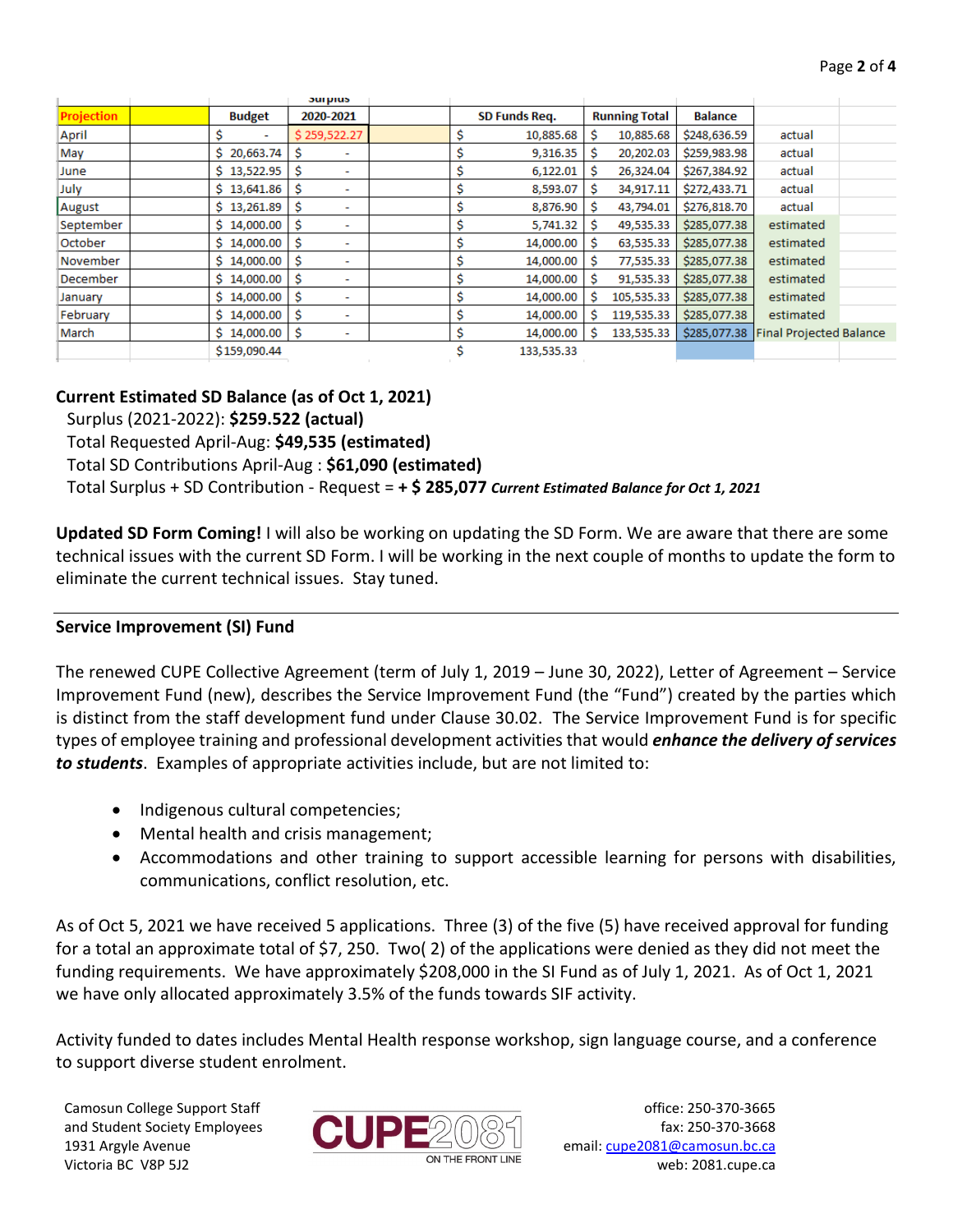If you would like to submit an application go to the SIF website at http://intranet.camosun.bc.ca/ hr /forms/CUPEServiceImprovementFund.php

## **Wellness Apps for Smart Devices**

Wellness Apps for Smart Devices can now be claimed for SD funds for a max. of \$100 per fiscal year (as part of the \$2000 membership maximum).

Jayme Wilkson has prepared an infographic to help members better understand what will and won't be funded.



As of Oct 1, 2021 we have had requests from 6 members for Health and Wellness Apps for a grand total of \$509. As noted, the data above, the apps account for approximately 4% of total SD Fund requests. The apps that have received approval include Calm Meditation, Beachbody on Demand, Redesigning Strength, Headspace Meditation, and Sarah Beth Yoga.

If you have not exhausted your SD funds, and you would like to submit for a Health and Wellness App go to the SD Fund application at http://intranet.camosun.bc.ca/ hr /employee\_resources/CUPEPD.php

Camosun College Support Staff and Student Society Employees 1931 Argyle Avenue Victoria BC V8P 5J2



office: 250-370-3665 fax: 250-370-3668 email[: cupe2081@camosun.bc.ca](mailto:cupe2081@camosun.bc.ca) web: 2081.cupe.ca